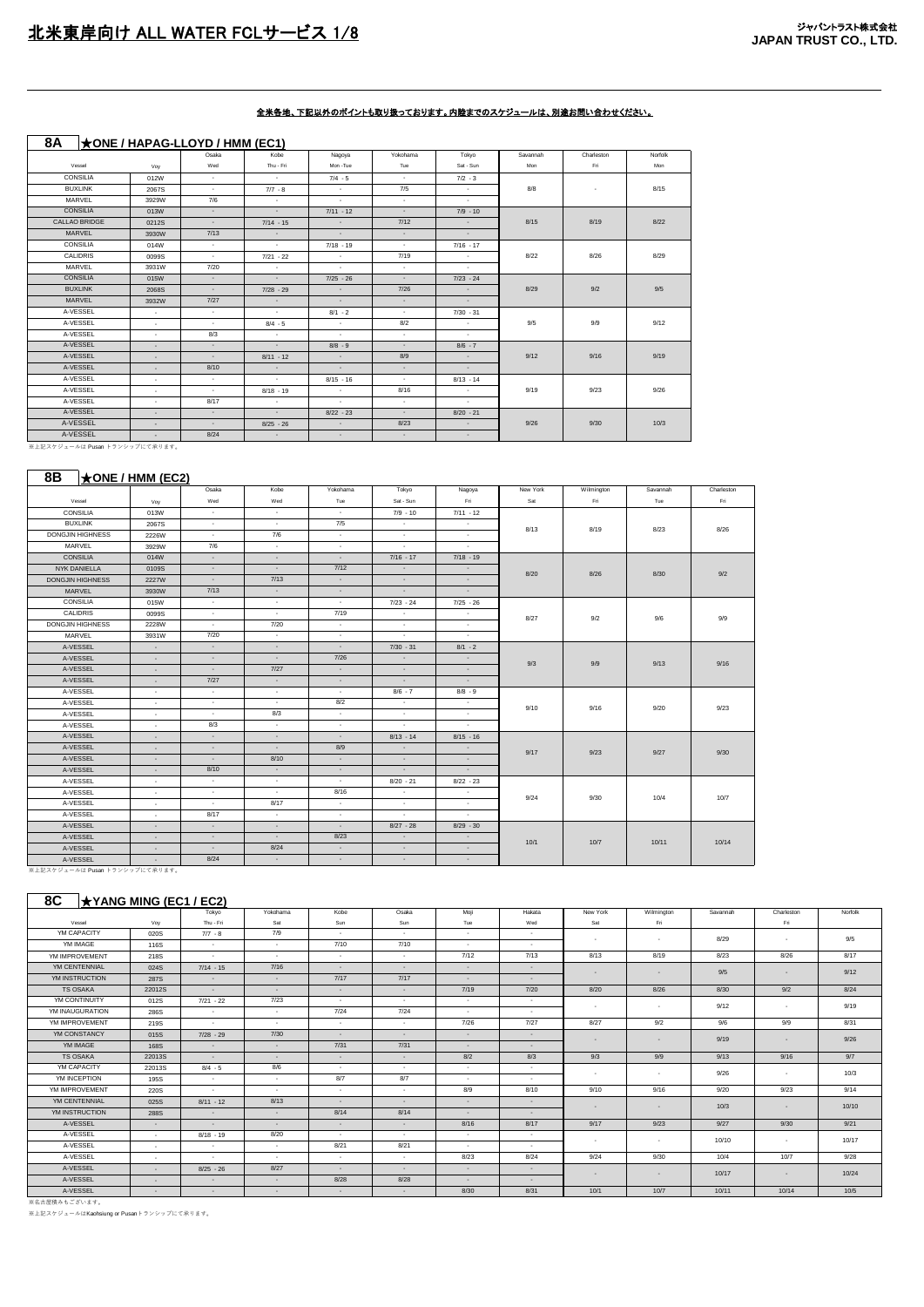### **9A** ★**HAPAG-LLOYD (EC2)**

 $\mathbf{I}$ 

|                       |              | Nagoya                   | Hakata                   | Yokohama | New York |
|-----------------------|--------------|--------------------------|--------------------------|----------|----------|
| Vessel                | Voy          | Thu                      | Sat                      | Sun      | Wed      |
| <b>VEGA VENTO</b>     | 426W         | 7/7                      | 7/9                      | ٠        | 8/20     |
| <b>VALENCE</b>        | 2216W        | ٠                        | $\overline{\phantom{a}}$ | 7/3      |          |
| <b>VEGA VENTO</b>     | 428W         | 7/21                     | 7/23                     | ٠        | 8/27     |
| <b>SEASPAN BREEZE</b> | <b>2217W</b> | $\overline{\phantom{a}}$ | $\blacksquare$           | 7/10     |          |
| <b>BLANK SAILING</b>  | ٠            | ٠                        | $\overline{\phantom{a}}$ | ٠        | 9/3      |
| <b>VALOR</b>          | 2219W        | ٠                        | $\overline{\phantom{a}}$ | 7/24     |          |
| A-VESSEL              | ٠            | 8/4                      | 8/6                      | ٠        | 9/10     |
| A-VESSEL              | ٠            | $\overline{a}$           | $\overline{\phantom{a}}$ | 7/31     |          |
| A-VESSEL              | ٠            | 8/11                     | 8/13                     | ٠        | 9/17     |
| A-VESSEL              | ٠            | ٠                        | $\blacksquare$           | 8/7      |          |
| A-VESSEL              | ٠            | 8/18                     | 8/20                     | ٠        | 9/24     |
| A-VESSEL              | ٠            | ٠                        | $\blacksquare$           | 8/14     |          |
| A-VESSEL              | ٠            | 8/25                     | 8/27                     | ٠        | 10/1     |
| A-VESSEL              | ٠            | ٠                        | $\blacksquare$           | 8/21     |          |
| A-VESSEL              | ٠            | 9/1                      | 9/3                      | ۰        | 10/8     |
| A-VESSEL              | ٠            | ٠                        | $\overline{\phantom{a}}$ | 8/28     |          |

- ※上記スケジュールは Shanghai トランシップにて承ります。

#### **9B** ★**CMA (PEX3)**

|                         |           | Tokyo       | Yokohama                 | Nagoya                   | Kobe   | Moji                     | Houston | Mobile | New Orleans |
|-------------------------|-----------|-------------|--------------------------|--------------------------|--------|--------------------------|---------|--------|-------------|
| Vessel                  | Voy       | Mon - Tue   | Thu - Fri / Tue          | Wed                      | Thu    | Thu                      | Tue     | Mon    | Sat         |
| <b>CMA CGM MISSOURI</b> | 0MHB0W1MA | $\sim$      | $7/7 - 8$                | $\sim$                   | $\sim$ | $\overline{\phantom{a}}$ |         |        |             |
| <b>CONSIGNIA</b>        | 0TVBTS1MA | $\sim$      | $\sim$                   | $\sim$                   | $\sim$ | 7/7                      | 8/9     | 8/15   | 8/13        |
| CNC VENUS               | 1CG8JS1MA | $7/4 - 5$   | 7/5                      | 7/6                      | 7/7    | $\sim$                   |         |        |             |
| <b>BLANK SAILING</b>    | $\sim$    | $\sim$      | $\sim$                   | $\overline{\phantom{a}}$ | $\sim$ | $\blacksquare$           |         |        |             |
| <b>TS SHANGHAI</b>      | 0TVBVS1MA | $\sim 100$  | $\sim$                   | ÷.                       | $\sim$ | 7/14                     | 8/16    | 8/22   | 8/20        |
| <b>CNC SATURN</b>       | 1CG8NS1MA | $7/11 - 12$ | 7/12                     | 7/13                     | 7/14   | $\overline{\phantom{a}}$ |         |        |             |
| CMA CGM PELLAS          | 0MHB6W1MA | $\sim$      | $7/21 - 22$              | $\sim$                   | $\sim$ | $\overline{\phantom{a}}$ |         |        |             |
| <b>OPTIMA</b>           | 0TVBXS1MA | $\sim$      | $\sim$                   | $\sim$                   | $\sim$ | 7/21                     | 8/23    | 8/29   | 8/27        |
| <b>APL SAIPAN</b>       | 1CG8RS1MA | $7/18 - 19$ | 7/19                     | 7/20                     | 7/21   | $\sim$                   |         |        |             |
| CMA CGM ALASKA          | 0MHB8W1MA | $\sim$      | $7/28 - 29$              | $\sim$                   | $\sim$ | $\sim$                   |         |        |             |
| <b>CONSIGNIA</b>        | 0TVBZS1MA | $\sim$      | $\sim$                   | ÷.                       | $\sim$ | 7/28                     | 8/30    | 9/5    | 9/3         |
| <b>MOUNT BUTLER</b>     | 1CG8VS1MA | $7/25 - 26$ | 7/26                     | $7/27$                   | 7/28   | $\sim$                   |         |        |             |
| APL ESPLANADE           | 0MHBAW1MA | $\sim$      | $8/4 - 5$                | $\sim$                   | $\sim$ | $\overline{\phantom{a}}$ |         |        |             |
| <b>TS SHANGHAI</b>      | 0TVC1S1MA | $\sim$      | $\overline{\phantom{a}}$ | $\sim$                   | $\sim$ | 8/4                      | 9/6     | 9/12   | 9/10        |
| <b>CNC BANGKOK</b>      | 1CG8ZS1MA | $8/1 - 2$   | 8/2                      | 8/3                      | 8/4    | $\overline{\phantom{a}}$ |         |        |             |
| A-VESSEL                | $\sim$    | $\sim$      | $8/11 - 12$              | $\sim$                   | $\sim$ | $\sim$                   |         |        |             |
| A-VESSEL                | $\sim$    | $\sim$      | $\sim$                   | $\sim$                   | $\sim$ | 8/11                     | 9/13    | 9/19   | 9/17        |
| A-VESSEL                | $\sim$    | $8/8 - 9$   | 8/9                      | 8/10                     | 8/11   | $\sim$                   |         |        |             |
| A-VESSEL                | $\sim$    | $\sim$      | $8/18 - 19$              | $\sim$                   | $\sim$ | $\overline{\phantom{a}}$ |         |        |             |
| A-VESSEL                | $\sim$    | $\sim$      | $\sim$                   | $\sim$                   | $\sim$ | 8/18                     | 9/20    | 9/26   | 9/24        |
| A-VESSEL                | $\sim$    | $8/15 - 16$ | 8/16                     | 8/17                     | 8/18   | $\overline{\phantom{a}}$ |         |        |             |
| A-VESSEL                | $\sim$    | $\sim$      | $8/25 - 26$              | $\sim$                   | ÷.     | $\overline{\phantom{a}}$ |         |        |             |
| A-VESSEL                | $\sim$    | $\sim$      | $\sim$                   | $\sim$                   | ÷.     | 8/25                     | 9/27    | 10/3   | 10/1        |
| A-VESSEL                | $\sim$    | $8/22 - 23$ | 8/23                     | 8/24                     | 8/25   | $\sim$                   |         |        |             |

。<br>※上記スケジュールは Pusan トランシップにて承ります。

### **9C** ★**CMA (CBX / MAMB)**

|                         |                 | Tokyo            | Yokohama        | Nagoya | Kobe                     | Moii                     | New York | Norfolk   | Savannah  | Charleston | Miami                    |
|-------------------------|-----------------|------------------|-----------------|--------|--------------------------|--------------------------|----------|-----------|-----------|------------|--------------------------|
| Vessel                  | Voy             | Mon - Tue        | Thu - Fri / Tue | Wed    | Thu                      | Thu                      | Fri      | Fri / Tue | Tue / Fri | Fri        | Tue                      |
| <b>CMA CGM MISSOURI</b> | OMHBOW1MA       | $\sim$           | $7/7 - 8$       | $\sim$ | $\sim$                   | $\sim$                   | $\sim$   | $\sim$    | $\sim$    | $\sim$     | $\sim$                   |
| <b>CONSIGNIA</b>        | 0TVBTS1MA       | $\sim$           | $\sim$          | $\sim$ | $\sim$                   | 7/7                      | 8/12     | $\sim$    | 8/19      | $\sim$     | $\sim$                   |
| CNC VENUS               | 1CG8JS1MA       | $7/4 - 5$        | 7/5             | 7/6    | 7/7                      | $\sim$                   |          |           |           |            |                          |
| <b>BLANK SAILING</b>    | $\sim 100$      | $\sim$           | $\sim$          | ÷.     | $\sim$                   | $\sim$                   | $\sim$   | 8/12      | 8/16      | 8/19       | 8/23                     |
| <b>TS SHANGHAI</b>      | 0TVBVS1MA       | $\sim$           | $\sim$          | ۰.     | $\overline{\phantom{a}}$ | 7/14                     | 8/19     | 8/23      | 8/26      |            | $\overline{\phantom{a}}$ |
| <b>CNC SATURN</b>       | 1CG8NS1MA       | $7/11 - 12$      | 7/12            | 7/13   | 7/14                     | $\sim$                   |          |           |           |            |                          |
| CMA CGM PELLAS          | 0MHB6W1MA       | $\sim$           | $7/21 - 22$     | $\sim$ | $\sim$                   | $\sim$                   | $\sim$   | 8/19      | 8/23      | 8/26       | 8/30                     |
| OPTIMA                  | 0TVBXS1MA       | $\sim$           | $\sim$          | $\sim$ | $\sim$                   | 7/21                     | 8/26     | $\sim$    | 9/2       | $\sim$     | $\overline{\phantom{a}}$ |
| APL SAIPAN              | 1CG8RS1MA       | $7/18 - 19$      | 7/19            | 7/20   | 7/21                     | $\sim$                   |          |           |           |            |                          |
| <b>CMA CGM ALASKA</b>   | 0MHB8W1MA       | $\sim$           | $7/28 - 29$     | ÷.     | $\sim$                   | $\sim$                   | $\sim$   | 8/26      | 8/30      | 9/2        | 9/6                      |
| <b>CONSIGNIA</b>        | 0TVBZS1MA       | $\sim$ 100 $\mu$ | $\sim$          | $\sim$ | $\sim$                   | 7/28                     | 9/2      | $\sim$    | 9/9       | $\sim$     | $\sim$                   |
| <b>MOUNT BUTLER</b>     | 1CG8VS1MA       | $7/25 - 26$      | 7/26            | 7/27   | 7/28                     | $\sim$                   |          |           |           |            |                          |
| APL ESPLANADE           | 0MHBAW1MA       | $\sim$           | $8/4 - 5$       | $\sim$ | $\sim$                   | $\overline{\phantom{a}}$ | $\sim$   | 9/2       | 9/6       | 9/9        | 9/13                     |
| <b>TS SHANGHAI</b>      | 0TVC1S1MA       | $\sim$           | $\sim$          | $\sim$ | $\sim$                   | 8/4                      | 9/9      | $\sim$    | 9/16      | $\sim$     | $\overline{\phantom{a}}$ |
| <b>CNC BANGKOK</b>      | 1CG8ZS1MA       | $8/1 - 2$        | 8/2             | 8/3    | 8/4                      | $\sim$                   |          |           |           |            |                          |
| <b>CMA CGM MUMBAI</b>   | 0MHBCW1MA       | $\sim$           | $8/11 - 12$     | ÷.     | $\sim$                   | $\sim$                   | $\sim$   | 9/9       | 9/13      | 9/16       | 9/20                     |
| <b>OPTIMA</b>           | 0TVC3S1MA       | $\sim$           | $\sim$          | $\sim$ | $\sim$                   | 8/11                     | 9/16     | $\sim$    | 9/23      | $\sim$     | $\sim$                   |
| A-VESSEL                | $\sim 10^{-11}$ | $8/8 - 9$        | 8/9             | 8/10   | 8/11                     | $\sim$                   |          |           |           |            |                          |
| <b>ERVING</b>           | 0MHBEW1MA       | $\sim$           | $8/18 - 19$     | $\sim$ | $\sim$                   | $\overline{\phantom{a}}$ | $\sim$   | 9/16      | 9/20      | 9/23       | 9/27                     |
| <b>CONSIGNIA</b>        | 0TVC5S1MA       | $\sim$           | $\sim$          | $\sim$ | $\sim$                   | 8/18                     | 9/23     |           | 9/30      |            |                          |
| A-VESSEL                | $\sim$          | $8/15 - 16$      | 8/16            | 8/17   | 8/18                     | $\sim$                   |          | $\sim$    |           | $\sim$     | $\sim$                   |
| A-VESSEL                | $\sim$          | $\sim$           | $8/25 - 26$     | $\sim$ | $\sim$                   | $\sim$                   |          |           |           |            |                          |
| A-VESSEL                | $\sim$          | $\sim$           | $\sim$          | ÷.     | $\sim$                   | 8/25                     | 9/30     | 9/23      | 9/27      | 9/30       | 10/4                     |
| A-VESSEL                | $\sim$          | $8/22 - 23$      | 8/23            | 8/24   | 8/25                     | $\sim$                   |          |           |           |            |                          |

。<br>※上記スケジュールはPusanトランシップにて承ります。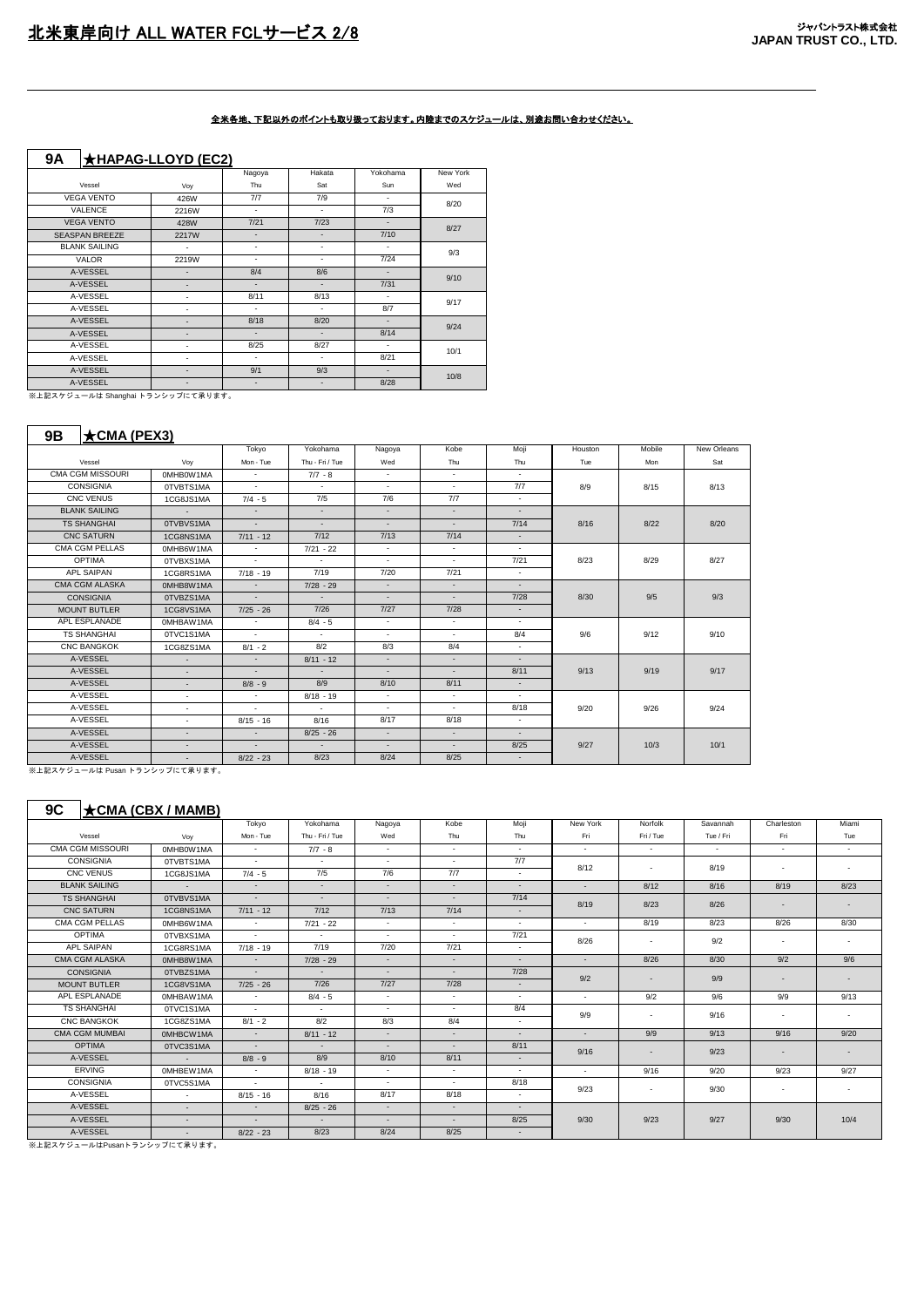| 10A                       | $\star$ MSC (AMBERJACK SERVICE) |                          |                          |                          |                          |          |            |            |              |
|---------------------------|---------------------------------|--------------------------|--------------------------|--------------------------|--------------------------|----------|------------|------------|--------------|
|                           |                                 | Osaka                    | Kobe                     | Hakata                   | Yokohama                 | Kingston | Charleston | Wilmington | Jacksonville |
| Vessel                    | Voy                             | Sun                      | Mon                      | Tue                      | Sun                      | Sun      | Sat        | Sun        | Mon          |
| ZHU CHENG XIN ZHOU        | <b>HT226A</b>                   | 7/3                      | 7/4                      | 7/5                      | $\overline{\phantom{a}}$ | 7/31     | 8/6        | 8/7        | 8/8          |
| <b>VALENCE</b>            | 2216W                           | $\blacksquare$           | $\overline{\phantom{a}}$ | $\overline{\phantom{a}}$ | 7/3                      |          |            |            |              |
| ZHU CHENG XIN ZHOU        | <b>HT227A</b>                   | 7/10                     | 7/11                     | 7/12                     | $\overline{\phantom{a}}$ | 8/7      | 8/13       | 8/14       | 8/15         |
| <b>SEASPAN BREEZE</b>     | 2217W                           | $\overline{\phantom{a}}$ | $\overline{\phantom{0}}$ | $\overline{\phantom{0}}$ | 7/10                     |          |            |            |              |
| ZHU CHENG XIN ZHOU        | <b>HT228A</b>                   | 7/17                     | 7/18                     | 7/19                     | $\overline{\phantom{a}}$ | 8/14     | 8/20       | 8/21       | 8/22         |
| <b>SEASPAN BRILLIANCE</b> | 2218W                           | $\overline{\phantom{a}}$ | $\overline{\phantom{a}}$ | $\sim$                   | 7/17                     |          |            |            |              |
| ZHU CHENG XIN ZHOU        | <b>HT229A</b>                   | 7/24                     | 7/25                     | 7/26                     | $\overline{\phantom{a}}$ | 8/21     | 8/27       | 8/28       | 8/29         |
| <b>VALOR</b>              | 2219W                           | $\overline{\phantom{a}}$ | $\overline{\phantom{a}}$ |                          | 7/24                     |          |            |            |              |
| ZHU CHENG XIN ZHOU        | <b>HT230A</b>                   | 7/31                     | 8/1                      | 8/2                      | $\overline{\phantom{a}}$ | 8/28     | 9/3        | 9/4        | 9/5          |
| <b>MSC ANTONELLA</b>      | <b>FZ220R</b>                   | $\overline{\phantom{a}}$ | $\overline{\phantom{a}}$ | $\overline{\phantom{a}}$ | 7/31                     |          |            |            |              |
| A-VESSEL                  | $\overline{\phantom{a}}$        | 8/7                      | 8/8                      | 8/9                      | $\overline{\phantom{a}}$ | 9/4      | 9/10       | 9/11       | 9/12         |
| A-VESSEL                  | $\overline{\phantom{0}}$        | $\overline{\phantom{0}}$ | $\overline{\phantom{a}}$ |                          | 8/7                      |          |            |            |              |
| A-VESSEL                  | $\overline{\phantom{a}}$        | 8/14                     | 8/15                     | 8/16                     |                          | 9/11     | 9/17       | 9/18       | 9/19         |
| A-VESSEL                  | $\overline{\phantom{a}}$        | ٠                        | $\overline{\phantom{0}}$ | $\overline{\phantom{a}}$ | 8/14                     |          |            |            |              |
| A-VESSEL                  | $\overline{\phantom{a}}$        | 8/21                     | 8/22                     | 8/23                     | $\overline{\phantom{a}}$ | 9/18     | 9/24       | 9/25       | 9/26         |
| A-VESSEL                  | $\overline{\phantom{0}}$        | $\overline{\phantom{a}}$ | $\overline{\phantom{a}}$ | $\overline{\phantom{a}}$ | 8/21                     |          |            |            |              |

※上記スケジュールのTokyo, NagoyaはSingapore、その他はPusanトランシップにて承ります。

## **10B** ★**MSC (LONE STAR EXPRESS SERVICE)**

|                           |                          | Osaka                    | Kobe                     | Hakata                   | Yokohama                 | Mobile | Houston | New Orleans | Miami |
|---------------------------|--------------------------|--------------------------|--------------------------|--------------------------|--------------------------|--------|---------|-------------|-------|
| Vessel                    | Voy                      | Sun                      | Mon                      | Tue                      | Sun                      | Tue    | Fri     | Tue         | Fri   |
| ZHU CHENG XIN ZHOU        | <b>HT226A</b>            | 7/3                      | 7/4                      | 7/5                      | $\blacksquare$           | 8/2    | 8/5     | 8/9         | 8/12  |
| <b>VALENCE</b>            | 2216W                    | $\overline{\phantom{a}}$ | $\blacksquare$           | $\sim$                   | 7/3                      |        |         |             |       |
| A-VESSEL                  |                          | 7/10                     | 7/11                     | 7/12                     | $\overline{\phantom{a}}$ | 8/9    | 8/12    | 8/16        | 8/19  |
| <b>SEASPAN BREEZE</b>     | 2217W                    | $\overline{\phantom{0}}$ | $\blacksquare$           | $\sim$                   | 7/10                     |        |         |             |       |
| A-VESSEL                  | $\overline{\phantom{0}}$ | 7/17                     | 7/18                     | 7/19                     | $\blacksquare$           | 8/16   | 8/19    | 8/23        | 8/26  |
| <b>SEASPAN BRILLIANCE</b> | 2218W                    | $\overline{\phantom{a}}$ |                          | $\sim$                   | 7/17                     |        |         |             |       |
| A-VESSEL                  | $\overline{a}$           | 7/24                     | $7/25$                   | 7/26                     | $\overline{\phantom{0}}$ | 8/23   | 8/26    | 8/30        | 9/2   |
| <b>VALOR</b>              | 2219W                    | $\overline{\phantom{0}}$ |                          | $\sim$                   | 7/24                     |        |         |             |       |
| A-VESSEL                  |                          | 7/31                     | 8/1                      | 8/2                      | $\overline{\phantom{a}}$ | 8/30   | 9/2     | 9/6         | 9/9   |
| <b>MSC ANTONELLA</b>      | <b>FZ220R</b>            | $\overline{\phantom{a}}$ | $\overline{\phantom{0}}$ | $\overline{\phantom{a}}$ | 7/31                     |        |         |             |       |
| A-VESSEL                  | $\overline{\phantom{0}}$ | 8/7                      | 8/8                      | 8/9                      | $\overline{\phantom{0}}$ | 9/6    | 9/9     | 9/13        | 9/16  |
| A-VESSEL                  | $\overline{\phantom{0}}$ | $\overline{\phantom{a}}$ |                          | $\overline{\phantom{a}}$ | 8/7                      |        |         |             |       |
| A-VESSEL                  | $\overline{\phantom{0}}$ | 8/14                     | 8/15                     | 8/16                     | $\blacksquare$           | 9/13   | 9/16    | 9/20        | 9/23  |
| A-VESSEL                  | $\overline{\phantom{0}}$ | $\overline{\phantom{a}}$ | $\blacksquare$           | $\sim$                   | 8/14                     |        |         |             |       |
| A-VESSEL                  | $\overline{\phantom{0}}$ | 8/21                     | 8/22                     | 8/23                     | $\overline{\phantom{0}}$ | 9/20   | 9/23    | 9/27        | 9/30  |
| A-VESSEL                  |                          | $\overline{\phantom{a}}$ | $\overline{\phantom{0}}$ | $\overline{\phantom{a}}$ | 8/21                     |        |         |             |       |

※上記スケジュールはPusanトランシップにて承ります。

# **10C** ★**MSC (AMERICA SERVICE)**

|                          |                          | Tokyo | Yokohama | Yokkaichi | Nagoya | <b>New York</b> | Savannah | Miami |
|--------------------------|--------------------------|-------|----------|-----------|--------|-----------------|----------|-------|
| Vessel                   | Voy                      | Mon   | Tue      | Wed       | Thu    | Mon             | Sat      | Tue   |
| <b>MSC REBECCA</b>       | <b>HI227R</b>            | 7/4   | 7/5      | 7/6       | 7/7    | 8/22            | 8/27     | 8/30  |
| <b>NORTHERN DECISION</b> | <b>HI228R</b>            | 7/11  | 7/12     | 7/13      | 7/14   | 8/29            | 9/3      | 9/6   |
| <b>MSC IMMA</b>          | <b>HI229R</b>            | 7/18  | 7/19     | 7/20      | 7/21   | 9/5             | 9/10     | 9/13  |
| <b>MSC REBECCA</b>       | <b>HI230R</b>            | 7/25  | 7/26     | 7/27      | 7/28   | 9/12            | 9/17     | 9/20  |
| NORTHERN DECISION        | <b>HI231R</b>            | 8/1   | 8/2      | 8/3       | 8/4    | 9/19            | 9/24     | 9/27  |
| A-VESSEL                 |                          | 8/8   | 8/9      | 8/10      | 8/11   | 9/26            | 10/1     | 10/4  |
| A-VESSEL                 | $\overline{\phantom{0}}$ | 8/15  | 8/16     | 8/17      | 8/18   | 10/3            | 10/8     | 10/11 |
| A-VESSEL                 |                          | 8/22  | 8/23     | 8/24      | 8/25   | 10/10           | 10/15    | 10/18 |

※上記スケジュールは**Singapore**トランシップにて承ります。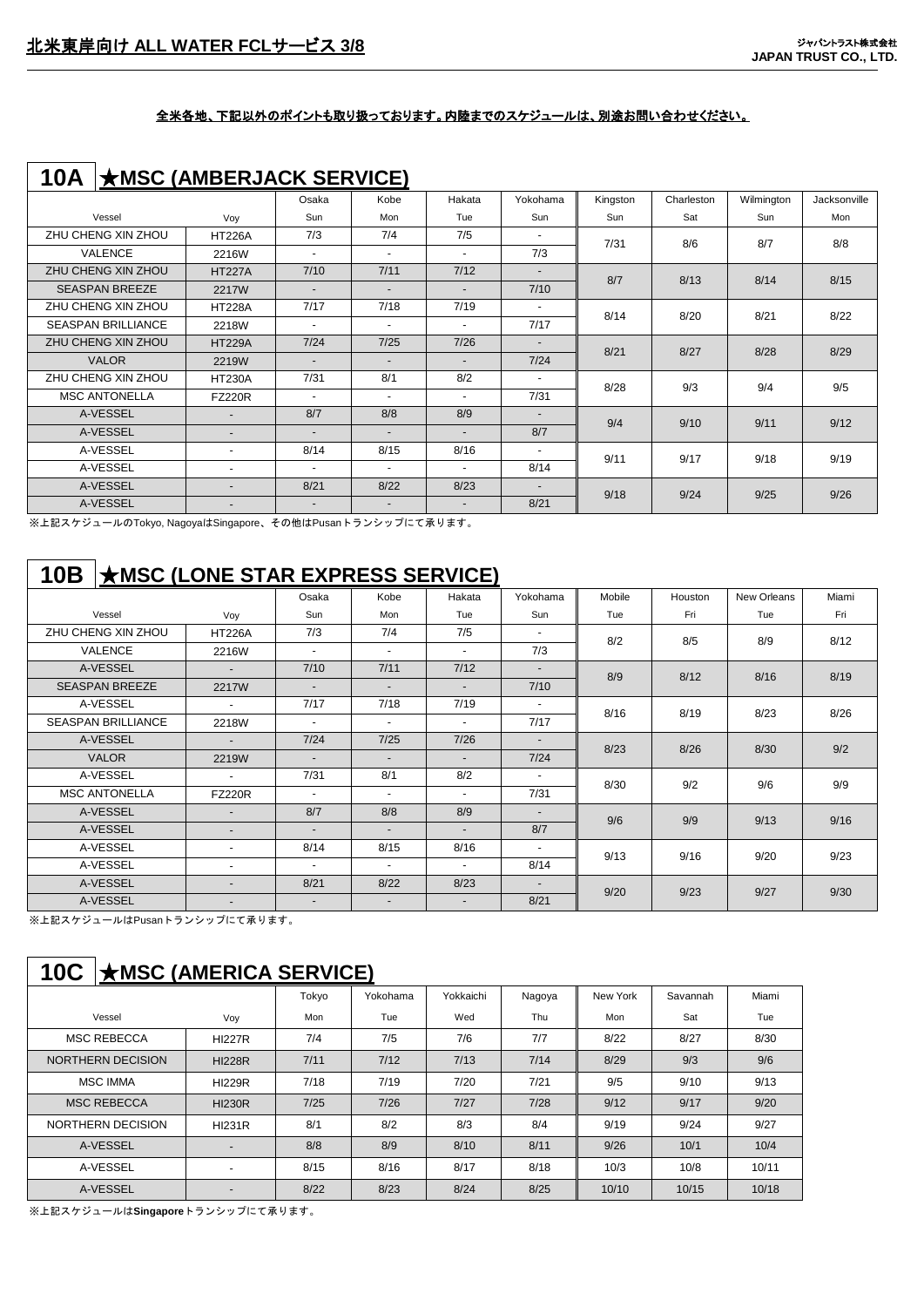## **11A** ★**MSC (EMPIRE SERVICE)**

|                       |                          | Osaka  | Kobe                     | Hakata | Tokyo                    | Yokohama  | Nagoya                   | New York | Norfolk | Baltimore |
|-----------------------|--------------------------|--------|--------------------------|--------|--------------------------|-----------|--------------------------|----------|---------|-----------|
| Vessel                | Vov                      | Sun    | Mon                      | Tue    | Mon                      | Fri / Tue | Thu                      | Wed      | Mon     | Wed       |
| <b>MSC JEWEL</b>      | <b>FA217R</b>            | $\sim$ | $\sim$                   | $\sim$ | $\sim$                   | 7/9       | $\sim$                   |          |         |           |
| ZHU CHENG XIN ZHOU    | <b>HT227A</b>            | 7/10   | 7/11                     | 7/12   | $\sim$                   | $\sim$    | $\sim$                   | 8/10     | 8/15    | 8/17      |
| NORTHERN DECISION     | <b>HI226A</b>            | $\sim$ | $\sim$                   | $\sim$ | 6/27                     | 6/28      | 6/30                     |          |         |           |
| <b>MSC ELISA</b>      | <b>FA218R</b>            |        |                          |        | $\sim$                   | 7/16      | $\sim$                   |          |         |           |
| ZHU CHENG XIN ZHOU    | <b>HT228A</b>            | 7/17   | 7/18                     | 7/19   | $\overline{\phantom{a}}$ | $\sim$    | $\overline{\phantom{a}}$ | 8/17     | 8/22    | 8/24      |
| <b>MSC IMMA</b>       | <b>HI227A</b>            |        |                          | $\sim$ | 7/4                      | 7/5       | 7/7                      |          |         |           |
| <b>SEASPAN BELIEF</b> | 2217W                    | $\sim$ | $\sim$                   | $\sim$ | $\sim$                   | 7/23      | $\sim$                   |          |         |           |
| ZHU CHENG XIN ZHOU    | <b>HT229A</b>            | 7/24   | 7/25                     | 7/26   | $\sim$                   | $\sim$    | $\sim$                   | 8/24     | 8/29    | 8/31      |
| <b>MSC REBECCA</b>    | <b>HI228A</b>            | $\sim$ | $\sim$                   | $\sim$ | 7/11                     | 7/12      | 7/14                     |          |         |           |
| <b>SEASPAN BEAUTY</b> | <b>FA224R</b>            | $\sim$ | $\sim$                   | $\sim$ | $\sim$                   | 7/30      | $\overline{\phantom{a}}$ |          |         |           |
| ZHU CHENG XIN ZHOU    | <b>HT230A</b>            | 7/31   | 8/1                      | 8/2    | $\sim$                   | $\sim$    | $\sim$                   | 8/31     | 9/5     | 9/7       |
| A-VESSEL              | $\sim$                   | $\sim$ | $\sim$                   | $\sim$ | 7/18                     | 7/19      | 7/21                     |          |         |           |
| A-VESSEL              | $\overline{\phantom{a}}$ | $\sim$ | $\sim$                   | $\sim$ | $\sim$                   | 8/6       | $\sim$                   |          |         |           |
| A-VESSEL              | $\overline{\phantom{a}}$ | 8/7    | 8/8                      | 8/9    | $\sim$                   | $\sim$    | $\sim$                   | 9/7      | 9/12    | 9/14      |
| A-VESSEL              | $\sim$                   | $\sim$ | $\sim$                   | $\sim$ | 7/25                     | 7/26      | 7/28                     |          |         |           |
| A-VESSEL              | $\overline{\phantom{a}}$ | $\sim$ | $\sim$                   | $\sim$ | $\sim$                   | 8/13      | $\sim$                   |          |         |           |
| A-VESSEL              | $\sim$                   | 8/14   | 8/15                     | 8/16   | $\overline{\phantom{a}}$ | $\sim$    | $\sim$                   | 9/14     | 9/19    | 9/21      |
| A-VESSEL              | $\sim$                   | $\sim$ | $\sim$                   | $\sim$ | 8/1                      | 8/2       | 8/4                      |          |         |           |
| A-VESSEL              | $\overline{\phantom{a}}$ | $\sim$ | $\sim$                   | $\sim$ | $\sim$                   | 8/20      | $\sim$                   |          |         |           |
| A-VESSEL              | $\overline{\phantom{a}}$ | 8/21   | 8/22                     | 8/23   | $\sim$                   | $\sim$    | ٠                        | 9/21     | 9/24    | 9/28      |
| A-VESSEL              | $\overline{\phantom{a}}$ | $\sim$ | $\sim$                   | $\sim$ | 8/8                      | 8/9       | 8/11                     |          |         |           |
| A-VESSEL              | $\overline{\phantom{a}}$ | $\sim$ | $\overline{\phantom{a}}$ | $\sim$ | $\sim$                   | 8/27      | $\sim$                   |          |         |           |
| A-VESSEL              | $\mathbf{r}$             | 8/28   | 8/29                     | 8/30   | $\sim$                   | $\sim$    | $\overline{\phantom{a}}$ | 9/28     | 10/1    | 10/5      |
| A-VESSEL              | $\overline{\phantom{a}}$ | $\sim$ | $\sim$                   | $\sim$ | 8/15                     | 8/16      | 8/18                     |          |         |           |

※上記スケジュールはPusan or Xiamen or Tanjung トランシップにて承ります。

### **11B** ★**MSC (PELICAN SERVICE)**

|                       |                          | Osaka                    | Kobe                     | Hakata                   | Tokyo                    | Yokohama                 | Nagoya                   | Tampa |
|-----------------------|--------------------------|--------------------------|--------------------------|--------------------------|--------------------------|--------------------------|--------------------------|-------|
| Vessel                | Voy                      | Sun                      | Mon                      | Tue                      | Mon                      | Sat                      | Thu                      | Sat   |
| A-VESSEL              | <b>HT227A</b>            | 7/10                     | 7/11                     | 7/12                     | $\overline{\phantom{a}}$ | $\overline{\phantom{a}}$ | ٠                        |       |
| NORTHERN DECISION     | <b>HI225R</b>            | $\sim$                   | $\sim$                   | $\sim$                   | 6/20                     | $\overline{\phantom{a}}$ | 6/23                     | 8/20  |
| <b>SEASPAN BELIEF</b> | 2217W                    | ٠                        | $\overline{a}$           | $\overline{\phantom{a}}$ | ٠                        | 7/16                     | $\sim$                   |       |
| A-VESSEL              | <b>HT228A</b>            | 7/17                     | 7/18                     | 7/19                     | $\overline{\phantom{a}}$ | $\sim$                   | $\overline{\phantom{a}}$ |       |
| NORTHERN DECISION     | <b>HI226A</b>            | $\sim$                   | $\sim$                   | $\sim$                   | 6/27                     | $\sim$                   | 6/30                     | 8/27  |
| <b>MSC CAPELLA</b>    | <b>FA224R</b>            | $\sim$                   | $\sim$                   | $\mathbf{r}$             | $\blacksquare$           | 7/23                     | $\overline{\phantom{a}}$ |       |
| A-VESSEL              | <b>HT229A</b>            | 7/24                     | 7/25                     | 7/26                     | ٠                        | $\overline{\phantom{a}}$ | ٠                        |       |
| <b>MSC IMMA</b>       | <b>HI227A</b>            | $\sim$                   | $\sim$                   | $\sim$                   | 7/4                      | $\sim$                   | 7/7                      | 9/3   |
| <b>SEASPAN BEAUTY</b> | 2219W                    | ٠                        | ٠                        | ٠                        | $\overline{\phantom{a}}$ | 7/30                     | $\overline{\phantom{a}}$ |       |
| A-VESSEL              | <b>HT230A</b>            | 7/31                     | 8/1                      | 8/2                      | ٠                        | $\overline{\phantom{a}}$ | ٠                        |       |
| <b>MSC REBECCA</b>    | <b>HI228A</b>            | $\sim$                   | $\overline{\phantom{a}}$ | ۰                        | 7/11                     | $\overline{\phantom{0}}$ | 7/14                     | 9/10  |
| <b>MSC PERLE</b>      | <b>FA226R</b>            | $\sim$                   | $\blacksquare$           | ٠                        | $\overline{\phantom{a}}$ | 8/6                      | $\overline{\phantom{a}}$ |       |
| A-VESSEL              | $\sim$                   | 8/7                      | 8/8                      | 8/9                      | $\overline{\phantom{a}}$ | $\sim$                   | $\overline{\phantom{a}}$ |       |
| A-VESSEL              | $\sim$                   | $\sim$                   | $\overline{\phantom{a}}$ | $\sim$                   | 7/18                     | $\sim$                   | 7/21                     | 9/17  |
| A-VESSEL              | $\sim$                   | $\sim$                   | $\sim$                   | ٠                        | $\overline{\phantom{a}}$ | 8/13                     | ٠                        |       |
| A-VESSEL              | $\sim$                   | 8/14                     | 8/15                     | 8/16                     | ٠                        | $\sim$                   | ٠                        |       |
| A-VESSEL              | $\overline{\phantom{a}}$ | $\overline{\phantom{a}}$ | $\blacksquare$           | $\overline{\phantom{a}}$ | 7/25                     | $\overline{\phantom{a}}$ | 7/28                     | 9/24  |
| A-VESSEL              | $\overline{\phantom{a}}$ | ٠                        | $\overline{\phantom{a}}$ | ٠                        | $\mathbf{r}$             | 8/20                     | $\overline{\phantom{a}}$ |       |
| A-VESSEL              | $\overline{\phantom{a}}$ | 8/21                     | 8/22                     | 8/23                     | ٠                        | $\overline{\phantom{a}}$ | $\overline{a}$           |       |
| A-VESSEL              | $\sim$                   | $\sim$                   | $\sim$                   | $\sim$                   | 8/1                      | $\sim$                   | 8/4                      | 10/1  |
| A-VESSEL              | $\sim$                   | ٠                        | $\sim$                   | $\sim$                   | $\overline{\phantom{a}}$ | 8/27                     | $\overline{\phantom{a}}$ |       |
| A-VESSEL              | $\sim$                   | 8/28                     | 8/29                     | 8/30                     | $\overline{\phantom{a}}$ | $\sim$                   | $\mathbf{r}$             |       |
| A-VESSEL              |                          | ٠                        | $\overline{\phantom{a}}$ | $\overline{\phantom{a}}$ | 8/8                      | $\overline{\phantom{a}}$ | 8/11                     | 10/8  |
| A-VESSEL              | $\overline{\phantom{a}}$ | ٠                        | $\overline{\phantom{a}}$ | ٠                        | $\overline{\phantom{a}}$ | 9/3                      | $\overline{\phantom{a}}$ |       |

ー<br>※上記スケジュールは Singapore or Pusan トランシップにて承ります。

### **11C** ★**MAERSK (FAR EAST / NORTH AMERICA)**

|                        |                          | Nagoya                   | Hakata                   | Yokohama                 | Osaka                    | Kobe                     | Houston | Mobile |
|------------------------|--------------------------|--------------------------|--------------------------|--------------------------|--------------------------|--------------------------|---------|--------|
| Vessel                 | Voy                      | Sat                      | Wed                      | Thu                      | Sun                      | Sun                      | Thu     | Wed    |
| <b>LUDWIG SCHULTE</b>  | 227E                     | 7/10                     | $\overline{\phantom{a}}$ | $\overline{\phantom{a}}$ | $\sim$                   | ۰.                       |         |        |
| MAERSK VALENCIA        | 227S                     | $\sim$                   | 7/13                     | 7/7                      | ٠                        | ٠                        | 8/28    | 8/20   |
| NORDOCELOT             | 227S                     | $\overline{\phantom{a}}$ | ٠                        | $\overline{\phantom{a}}$ | 7/10                     | 7/10                     |         |        |
| <b>SONGA LIONESS</b>   | 228E                     | 7/16                     | $\overline{\phantom{a}}$ | $\blacksquare$           | ÷.                       | ÷.                       |         |        |
| NORDOCELOT             | 228S                     | $\sim$                   | 7/20                     | 7/14                     | $\overline{\phantom{a}}$ | $\overline{\phantom{a}}$ | 9/4     | 8/27   |
| LUDWIG SCHULTE         | 228S                     | $\sim$                   | $\overline{\phantom{a}}$ | $\sim$                   | 7/17                     | 7/17                     |         |        |
| NORDOCELOT             | 229E                     | 7/23                     | $\sim$                   | $\sim$                   | ٠                        | ٠                        |         |        |
| MCC MANDALAY           | 229S                     | $\sim$                   | 7/27                     | 7/21                     | ٠                        | ٠                        | 9/11    | 9/3    |
| <b>SONGA LIONESS</b>   | 229S                     | $\overline{\phantom{a}}$ | $\overline{\phantom{a}}$ | $\sim$                   | 7/24                     | 7/24                     |         |        |
| <b>LUDWIG SCHULTE</b>  | 230E                     | 7/31                     | $\blacksquare$           | ٠                        | $\overline{\phantom{a}}$ | $\blacksquare$           |         |        |
| <b>HANSA MAGDEBURG</b> | 230S                     | $\mathbf{r}$             | 8/3                      | 7/28                     | $\overline{\phantom{a}}$ | ٠                        | 9/18    | 9/10   |
| <b>NORDOCELOT</b>      | 230S                     | $\sim$                   | $\overline{\phantom{a}}$ | $\overline{\phantom{a}}$ | 7/31                     | 7/31                     |         |        |
| A-VESSEL               | $\sim$                   | 8/6                      | $\overline{\phantom{a}}$ | $\sim$                   | $\sim$                   | $\sim$                   |         |        |
| A-VESSEL               | $\sim$                   | $\sim$                   | 8/10                     | 8/4                      | $\overline{\phantom{a}}$ | ٠                        | 9/25    | 9/17   |
| A-VESSEL               | $\overline{\phantom{a}}$ | ٠                        | ٠                        | $\sim$                   | 8/7                      | 8/7                      |         |        |
| A-VESSEL               |                          | 8/13                     | $\overline{\phantom{a}}$ | ٠                        | $\overline{\phantom{a}}$ | $\overline{\phantom{a}}$ |         |        |
| A-VESSEL               | $\overline{\phantom{a}}$ | $\sim$                   | 8/17                     | 8/11                     | $\overline{\phantom{a}}$ | ٠                        | 10/2    | 9/24   |
| A-VESSEL               | ×                        | ٠                        | $\overline{\phantom{a}}$ | $\overline{\phantom{a}}$ | 8/14                     | 8/14                     |         |        |
| A-VESSEL               | $\overline{\phantom{a}}$ | 8/20                     | $\sim$                   | $\sim$                   | $\sim$                   | ٠                        |         |        |
| A-VESSEL               | $\overline{\phantom{a}}$ | $\sim$                   | 8/24                     | 8/18                     | $\sim$                   | $\overline{\phantom{a}}$ | 10/9    | 10/1   |
| A-VESSEL               | $\overline{\phantom{a}}$ | $\sim$                   | $\overline{\phantom{a}}$ | $\sim$                   | 8/21                     | 8/21                     |         |        |
| A-VESSEL               | $\overline{\phantom{a}}$ | 8/27                     | $\blacksquare$           | $\overline{\phantom{a}}$ | $\overline{\phantom{a}}$ | $\overline{\phantom{a}}$ |         |        |
| A-VESSEL               | $\overline{\phantom{a}}$ | $\overline{\phantom{a}}$ | 8/31                     | 8/25                     | $\overline{\phantom{a}}$ | $\blacksquare$           | 10/16   | 10/8   |
| A-VESSEL               | $\overline{\phantom{a}}$ | ٠                        | $\overline{\phantom{a}}$ | $\overline{\phantom{a}}$ | 8/28                     | 8/28                     |         |        |

-<br>※上記スケジュールは Pusan or Ningbo or Shanghai トランシップにて承ります。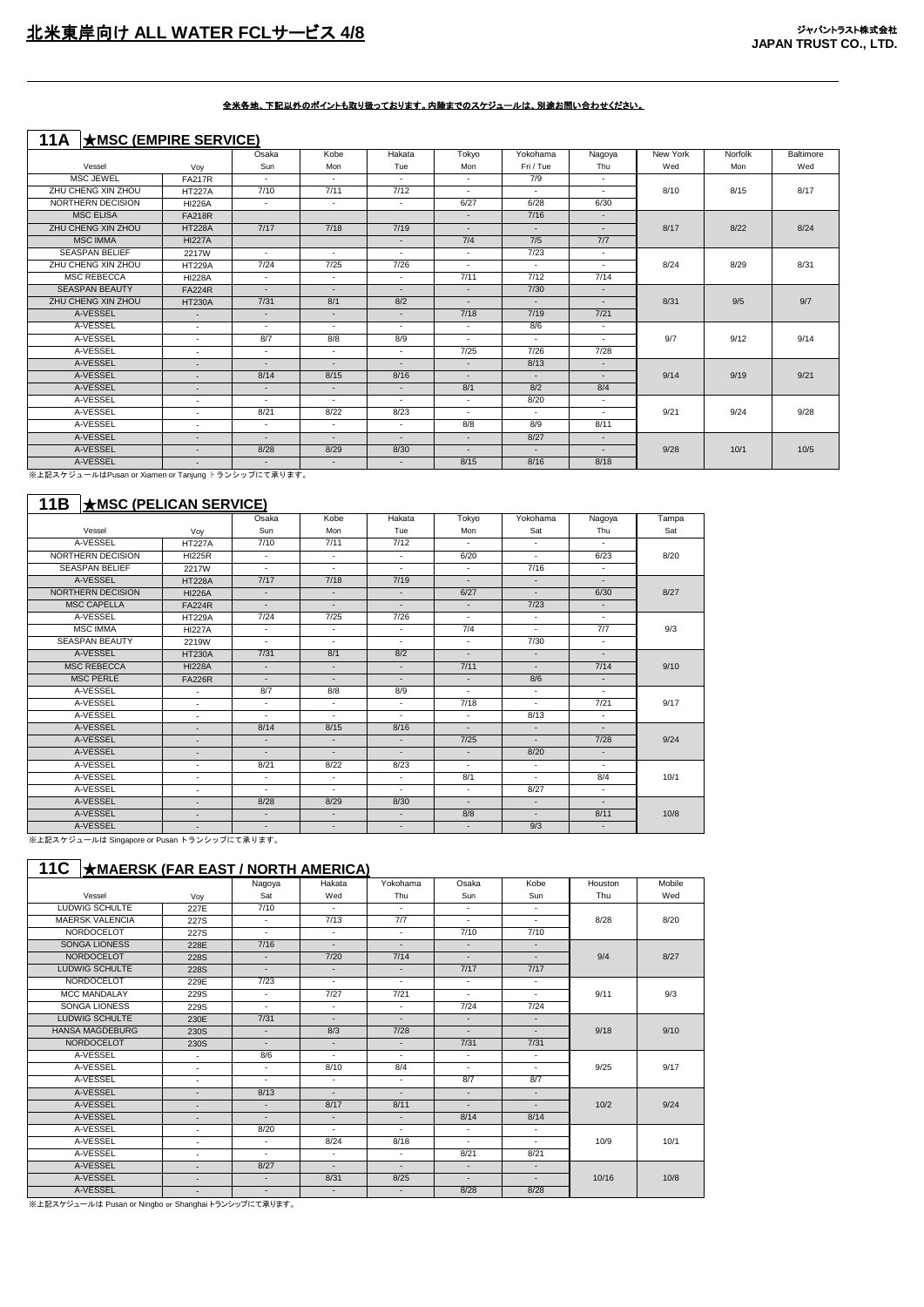## **12A** ★**ZIM (ZCP)**

|                   |        | Tokyo         | Yokohama                     | Nagoya     | Osaka  | Kobe           | Savannah | Charleston | New York | Norfolk |
|-------------------|--------|---------------|------------------------------|------------|--------|----------------|----------|------------|----------|---------|
| Vessel            | Voy    | Wed / Tue-Wed | Tue                          | Tue        | Mon    | Tue            | Wed      | Fri        | Wed      | Sat     |
| A-VESSEL          | $\sim$ | 7/6           | $\sim$                       | 7/5        | $\sim$ | $\sim$         |          |            |          |         |
| <b>JRS CARINA</b> | 2227W  | $7/5 - 6$     | 7/5                          | $\sim$     | $\sim$ | $\sim 10^{-1}$ | 8/17     | 8/19       | $\sim$   | $\sim$  |
| A-VESSEL          | $\sim$ | $\sim$        | $\sim$                       | $\sim$     | 7/4    | 7/5            |          |            |          |         |
| A-VESSEL          | $\sim$ | 7/13          | $\sim$                       | 7/12       | $\sim$ | $\sim$         |          |            |          |         |
| PACIFIC QINGDAO   | 2228W  | $7/12 - 13$   | 7/12                         | $\sim$     | $\sim$ | $\sim$         | 8/24     | 8/26       | 8/24     | 8/27    |
| A-VESSEL          | $\sim$ | $\sim 10$     | $\sim$                       | $\sim$     | 7/11   | 7/12           |          |            |          |         |
| A-VESSEL          | $\sim$ | 7/20          | $\mathcal{L}_{\mathrm{eff}}$ | 7/19       | $\sim$ | $\sim$         |          |            |          |         |
| <b>JRS CARINA</b> | 2229W  | $7/19 - 20$   | 7/19                         | $\sim$     | $\sim$ | $\sim$         | 8/31     | 9/2        | 8/31     | 9/3     |
| A-VESSEL          | $\sim$ | $\sim$        | $\sim$                       | $\sim$     | 7/18   | 7/19           |          |            |          |         |
| A-VESSEL          | $\sim$ | 7/27          | $\sim$                       | 7/26       | $\sim$ | $\sim$         |          |            |          |         |
| A-VESSEL          | $\sim$ | $7/26 - 27$   | 7/26                         | $\sim$     | $\sim$ | $\sim$         | 9/7      | 9/9        | 9/7      | 9/10    |
| A-VESSEL          | $\sim$ | $\sim$        | $\sim$                       | $\sim$     | 7/25   | 7/26           |          |            |          |         |
| A-VESSEL          | $\sim$ | 8/3           | $\sim$                       | 8/2        | $\sim$ | $\sim$         |          |            | 9/14     |         |
| A-VESSEL          | $\sim$ | $8/2 - 3$     | 8/2                          | $\sim$     | $\sim$ | $\sim$         | 9/14     | 9/16       |          | 9/17    |
| A-VESSEL          | ٠      | $\sim$        | $\mathcal{L}_{\mathrm{eff}}$ | $\sim$     | 8/1    | 8/2            |          |            |          |         |
| A-VESSEL          |        | 8/10          | $\sim$                       | 8/9        | $\sim$ | $\sim$         |          |            |          |         |
| A-VESSEL          | $\sim$ | $8/9 - 10$    | 8/9                          | $\sim$     | $\sim$ | $\sim$         | 9/21     | 9/23       | 9/21     | 9/24    |
| A-VESSEL          | $\sim$ | $\sim$        | $\sim$                       | $\sim$ $-$ | 8/8    | 8/9            |          |            |          |         |
| A-VESSEL          | $\sim$ | 8/17          | $\sim$                       | 8/16       | $\sim$ | $\sim$         |          |            |          |         |
| A-VESSEL          | $\sim$ | $8/16 - 17$   | 8/16                         | $\sim$     | $\sim$ | $\sim$         | 9/28     | 9/30       | 9/28     | 10/1    |
| A-VESSEL          | ٠      | $\sim 10$     | $\sim$                       | $\sim$     | 8/15   | 8/16           |          |            |          |         |
| A-VESSEL          | $\sim$ | 8/24          | $\sim$                       | 8/23       | $\sim$ | $\sim$         |          |            |          |         |
| A-VESSEL          | $\sim$ | $8/23 - 24$   | 8/23                         | $\sim 10$  | $\sim$ | $\sim$         | 10/5     | 10/7       | 10/5     | 10/8    |
| A-VESSEL          | $\sim$ | $\sim$        | $\sim$                       | $\sim$     | 8/22   | 8/23           |          |            |          |         |

※上記スケジュールは Shanghai or Ningbo トランシップにて承ります。

## **12B** ★**COSCO (GME / AWE2 / AWE4)**

|                      |                          | Tokyo                       | Yokohama                 | Nagoya                      | Osaka                    | Kobe                     | New York | Savannah | Charleston | <b>Boston</b> | Norfolk |
|----------------------|--------------------------|-----------------------------|--------------------------|-----------------------------|--------------------------|--------------------------|----------|----------|------------|---------------|---------|
| Vessel               | Voy                      |                             |                          |                             |                          |                          |          |          |            |               |         |
| <b>WES SINA</b>      | 266W                     | $6/28 - 29$                 | 6/29                     | $\sim$                      | $\sim$                   | $\sim$                   |          |          | $\sim$     |               |         |
| <b>BLANK SAILING</b> | $\sim$                   | $\sim$                      | $\sim$                   | $\sim$                      | $\overline{a}$           | $\sim$                   |          |          |            |               |         |
| <b>ISARA BHUM</b>    | 2225W                    | $\sim$                      | $\sim$                   | $6/26 - 27$                 | $\sim$                   | $\sim$                   | 8/5      | 8/12     | 8/16       |               | 8/9     |
| <b>BLANK SAILING</b> | $\sim$                   | $\omega$                    | $\sim$                   | $\mathcal{L}_{\mathcal{A}}$ | $\sim$                   | $\sim$                   |          |          |            |               |         |
| QING YUN HE          | 552W                     | $\overline{\phantom{a}}$    | $\sim$                   | $\sim$                      | 6/30                     | 7/1                      |          |          |            |               |         |
| <b>WES SINA</b>      | 267W                     | $7/5 - 6$                   | 7/6                      | $\sim$                      | $\overline{\phantom{a}}$ | $\sim$                   |          | 8/15     |            |               |         |
| <b>ESTIMA</b>        | 2227W                    | 7/6                         | $7/6 - 7$                | $\sim$                      | $\overline{\phantom{a}}$ | $\overline{\phantom{a}}$ |          |          |            |               |         |
| <b>BLANK SAILING</b> | $\sim$                   | $\mathcal{L}_{\mathcal{A}}$ | $\sim$                   | ÷.                          | $\sim$                   | $\sim$                   | 8/16     | 8/21     | 8/23       |               | 8/16    |
| QING YUN HE          | 553W                     | $\blacksquare$              | $\sim$                   | $7/5 - 6$                   | $\sim$                   | $\sim$                   |          |          |            |               |         |
| FEI YUN HE           | 442W                     | $\overline{\phantom{a}}$    | $\sim$                   | $\sim$                      | 7/4                      | $7/4 - 5$                |          |          |            |               |         |
| A-VESSEL             | $\sim$                   | $7/12 - 13$                 | 7/13                     | $\sim$                      | $\sim$                   | $\sim$                   |          |          |            |               |         |
| A-VESSEL             | $\sim$                   | 7/13                        | $7/13 - 14$              | $\sim$                      | $\sim$                   | $\sim$                   |          |          |            |               |         |
| A-VESSEL             | $\sim$                   | $\mathcal{L}^{\mathcal{L}}$ | $\sim$                   | 7/10                        | $\sim$                   | $\sim$                   | 8/23     | 8/28     | 8/30       |               | 8/23    |
| A-VESSEL             | $\sim$                   | $\sim$                      | $\blacksquare$           | $7/12 - 13$                 | $\sim$                   | $\sim$                   |          |          |            |               |         |
| A-VESSEL             | $\sim$                   | ÷.                          |                          | ÷                           | 7/11                     | $7/11 - 12$              |          |          |            |               |         |
| A-VESSEL             | $\overline{\phantom{a}}$ | $7/19 - 20$                 | 7/20                     | $\sim$                      | $\sim$                   |                          |          |          |            |               |         |
| A-VESSEL             | $\sim$                   | 7/20                        | $7/20 - 21$              | $\sim$                      | $\sim$                   | $\sim$                   |          |          |            |               |         |
| A-VESSEL             | $\sim$                   | $\sim$                      | $\overline{\phantom{a}}$ | 7/17                        | $\sim$                   | $\sim$                   | 8/30     | 9/4      | 9/6        |               | 8/30    |
| A-VESSEL             | $\sim$                   | $\blacksquare$              | $\overline{\phantom{a}}$ | $7/19 - 20$                 | $\overline{\phantom{a}}$ | $\sim$                   |          |          |            |               |         |
| A-VESSEL             | $\sim$                   | $\omega$                    | $\sim$                   | ÷.                          | 7/18                     | $7/18 - 19$              |          |          |            |               |         |
| A-VESSEL             | $\sim$                   | $7/26 - 27$                 | 7/27                     | $\sim$                      | $\sim$                   | $\sim$                   |          |          |            |               |         |
| A-VESSEL             | $\sim$                   | 7/27                        | $7/27 - 28$              | $\sim$                      | $\sim$                   | $\sim$                   |          |          |            |               |         |
| A-VESSEL             | $\sim$                   | $\sim$                      | $\sim$                   | 7/24                        | $\sim$                   | $\sim$                   | 9/6      | 9/11     | 9/13       |               | 9/6     |
| A-VESSEL             | $\sim$                   | $\sim$                      | $\sim$                   | $7/26 - 27$                 | $\sim$                   | $\sim$                   |          |          |            |               |         |
| A-VESSEL             | $\sim$                   | $\sim$                      | $\sim$                   | $\sim$                      | 7/25                     | $7/25 - 26$              |          |          |            |               |         |
| A-VESSEL             | $\overline{\phantom{a}}$ | $8/2 - 3$                   | 8/3                      | ÷.                          | $\sim$                   | $\sim$                   |          |          |            |               |         |
| A-VESSEL             | $\sim$                   | 8/3                         | $8/3 - 4$                | $\sim$                      | $\sim$                   | $\sim$                   |          |          |            |               |         |
| A-VESSEL             | $\sim$                   | $\blacksquare$              | $\overline{\phantom{a}}$ | 7/31                        | $\overline{\phantom{a}}$ | $\sim$                   | 9/13     | 9/18     | 9/20       |               | 9/13    |
| A-VESSEL             | $\overline{\phantom{a}}$ | $\sim$                      | $\sim$                   | $8/2 - 3$                   | $\sim$                   | $\overline{a}$           |          |          |            |               |         |
| A-VESSEL             | $\sim$                   | $\sim$                      | $\sim$                   | $\sim$                      | 8/1                      | $8/1 - 2$                |          |          |            |               |         |
| A-VESSEL             | $\sim$                   | $8/9 - 10$                  | 8/10                     | $\sim$                      | $\sim$                   | $\omega$                 |          |          |            |               |         |
| A-VESSEL             | $\sim$                   | 8/10                        | $8/10 - 11$              | $\sim$                      | $\sim$                   | $\sim$                   |          |          |            |               |         |
| A-VESSEL             | $\sim$                   | $\sim$                      |                          | 8/7                         | $\sim$                   | $\sim$                   | 9/20     | 9/25     | 9/27       |               | 9/20    |
| A-VESSEL             | $\sim$                   | $\sim$                      | $\sim$                   | $8/9 - 10$                  | $\sim$                   | $\sim$                   |          |          |            |               |         |
| A-VESSEL             | $\sim$                   | ÷.                          | $\sim$                   | ÷.                          | 8/8                      | $8/8 - 9$                |          |          |            |               |         |
| A-VESSEL             | $\sim$                   | $8/16 - 17$                 | 8/17                     | $\sim$                      | $\sim$                   | $\sim$                   |          |          |            |               |         |
| A-VESSEL             | $\sim$                   | 8/17                        | $8/17 - 18$              | ٠                           | $\overline{\phantom{a}}$ | $\sim$                   |          |          |            |               |         |
| A-VESSEL             | $\overline{\phantom{a}}$ | $\sim$                      | $\sim$                   | 8/14                        | $\sim$                   | $\sim$                   | 9/27     | 10/2     | 10/4       |               | 9/27    |
| A-VESSEL             |                          |                             |                          | $8/16 - 17$                 |                          |                          |          |          |            |               |         |
| A-VESSEL             |                          | $\sim$                      | $\overline{\phantom{a}}$ | ÷.                          | 8/15                     | $8/15 - 16$              |          |          |            |               |         |

※上記スケジュールは Shanghai or Ningbo トランシップにて承ります。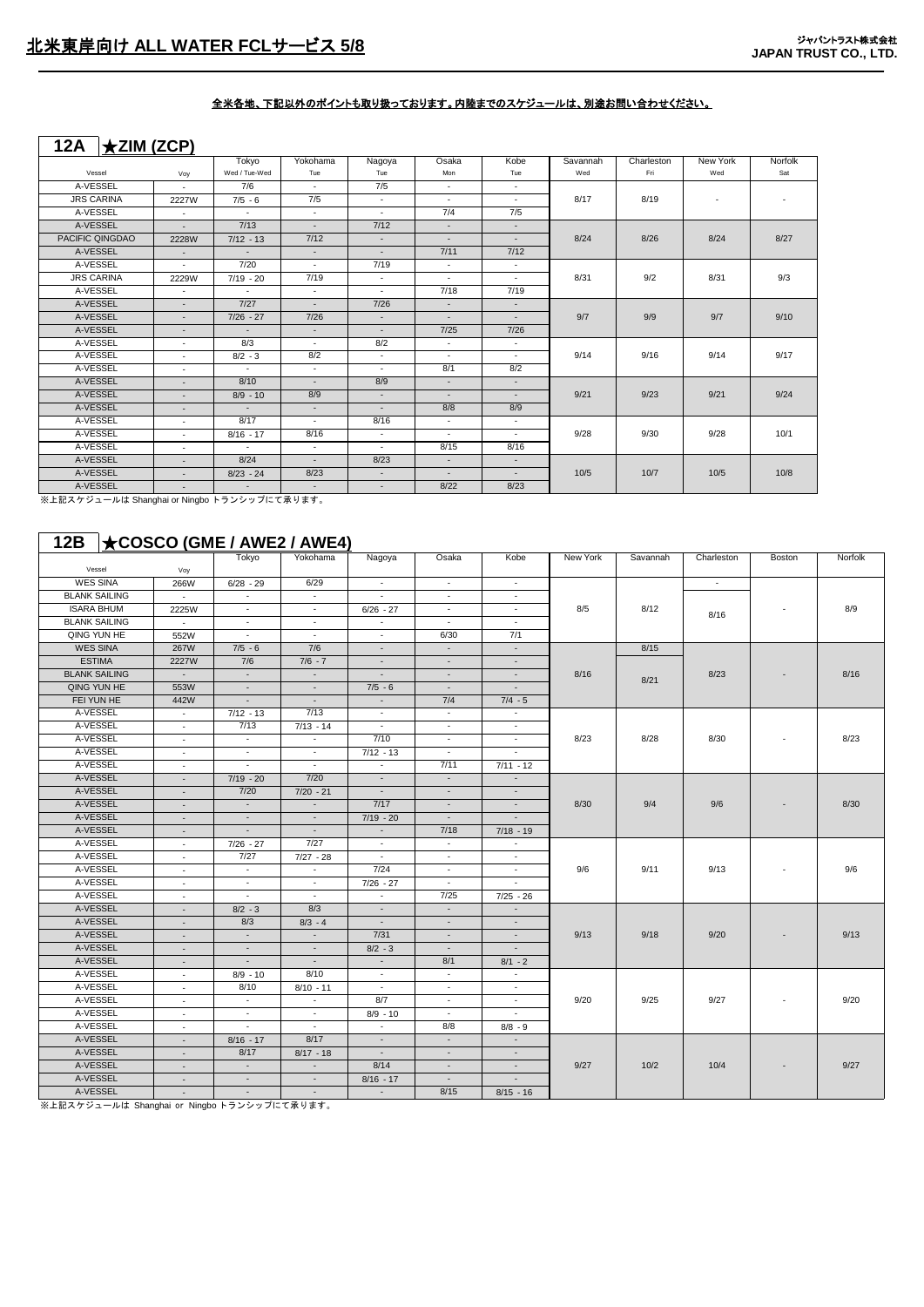## **13A** ★**EVERGREEN (AUE / SAX)**

|                                                 |            | Tokyo          | Yokohama    | Shimizu     | Nagoya      | Savannah | New York       | Norfolk | Baltimore | Charleston |
|-------------------------------------------------|------------|----------------|-------------|-------------|-------------|----------|----------------|---------|-----------|------------|
| Vessel                                          | Voy        |                |             |             |             | Tue      | Sat            | Thu     | Sat       | Tue        |
| <b>EVER BASIS</b>                               | 0992-040A  | $\sim$         | 7/2         | $\sim$      | 7/4         |          |                |         |           |            |
| <b>EVER COMMAND</b>                             | 1540-018S  | 7/4            | 7/5         | $7/5 - 6$   | $7/6 - 7$   | 8/16     | 8/20           | 8/23    | 8/25      |            |
| <b>BLANK SAILING</b>                            | $\sim$     | $\sim$         | $\sim$      | $\sim$      | $\sim$      |          |                |         |           |            |
| <b>BLANK SAILING</b>                            | $\sim$     | $\sim$         | $\sim$      | $\sim$      | $\sim$      |          |                |         |           |            |
| <b>EVER BIRTH</b>                               | 1415-058S  | $7/5 - 6$      | $7/6 - 7$   | $\sim$      | 7/7         |          |                |         |           | 8/23       |
| EVER BOARD                                      | 0993-043A  | $7/6 - 7$      | 7/7         | 7/8         | 7/9         | 8/21     | 8/25           | 8/28    | 8/30      |            |
| <b>BLANK SAILING</b>                            | $\sim$     | $\sim$         | $\sim$      | $\sim$      | $\sim$      |          |                |         |           |            |
| <b>BLANK SAILING</b>                            | $\sim$     | $\sim$         | ÷.          | $\sim$      | $\sim$      |          |                |         |           |            |
| <b>BLANK SAILING</b>                            | $\sim$     | $\sim$         | $\sim$      | $\sim$      | $\sim$      |          |                |         |           |            |
| <b>EVER CROWN</b>                               | 1541-024S  | $7/13 - 14$    | 7/14        | 7/15        | $7/15 - 16$ | 8/28     | 9/1            | 9/4     | 9/6       |            |
| <b>BLANK SAILING</b>                            | $\sim$     | $\sim$         | $\sim$      | $\sim$      | $\sim$      |          |                |         |           |            |
| <b>BLANK SAILING</b>                            | $\sim$     | $\sim$         | $\sim$      | $\sim$      | $\sim$      |          |                |         |           |            |
| <b>EVER BALMY</b>                               | 0994-060A  | 7/18           | 7/19        | $7/19 - 20$ | $7/20 - 21$ |          |                |         |           |            |
| <b>EVER CONNECT</b>                             | 1542-008S  | $7/17 - 18$    | 7/18        | 7/19        | 7/20        | 9/4      | 9/8            | 9/11    | 9/13      |            |
| <b>EVER COMMAND</b>                             | 1543-019S  | $7/21 - 22$    | 7/22        | 7/23        | 7/24        |          |                |         |           |            |
| <b>BLANK SAILING</b>                            | $\sim$ $-$ | $\sim$ $-$     | $\sim$      | $\sim$      | $\sim$      |          |                |         |           |            |
| <b>EVER BURLY</b>                               | 1417-040S  | $7/26 - 27$    | 7/27        | $\sim$      | 7/28        |          | 9/15<br>$\sim$ | 9/18    | 9/20      |            |
| <b>EVER BRAVE</b>                               | 1418-050S  | $7/28 - 29$    | 7/29        | $\sim$      | 7/30        | 9/11     |                |         |           | 9/13       |
| WAN HAI 266                                     | S464       | $\sim$         | 7/24        | 7/23        | $\sim$      |          |                | $\sim$  |           |            |
| WAN HAI 173                                     | S077       | $\sim$         | 7/31        | 7/30        | $\sim$      |          |                |         | $\sim$    |            |
| <b>EVER CROWN</b>                               | 1544-025S  | 8/2            | 8/3         | $8/3 - 4$   | $8/4 - 5$   |          |                |         |           |            |
| EVER BLOOM                                      | 0997-053S  | $7/30 - 31$    | 7/31        | 8/1         | 8/2         | 9/19     | 9/23           | 9/26    | 9/28      |            |
| <b>EVER BIRTH</b>                               | 1419-053S  | $8/3 - 4$      | $8/4 - 5$   | $\sim$      | 8/5         |          |                |         |           | 9/21       |
| <b>BLANK SAILING</b>                            | $\sim$     | $\sim 10^{-1}$ | $\sim$ $-$  | $\sim$      | $\sim$      |          |                |         |           |            |
| A-VESSEL                                        | $\sim$     | $8/9 - 10$     | $8/10 - 11$ | $\sim$      | 8/11        |          |                |         |           |            |
| A-VESSEL                                        | $\sim$     | 8/6            | 8/7         | 8/8         | 8/9         | 9/26     | 9/30           | 10/3    | 10/5      | 9/28       |
| A-VESSEL                                        | $\sim$     | 8/10           | $8/11 - 12$ | 8/11        | 8/12        |          |                |         |           |            |
| A-VESSEL                                        | $\sim$     | $8/13 - 14$    | 8/14        | 8/13        | $\sim$      |          |                |         |           |            |
| A-VESSEL                                        | $\sim$     | $8/16 - 17$    | $8/17 - 18$ | $\sim$      | 8/18        |          |                |         |           |            |
| A-VESSEL                                        | $\sim$     | 8/13           | 8/14        | 8/15        | 8/16        | 10/3     | 10/7           |         |           | 10/5       |
| A-VESSEL                                        |            | 8/17           | $8/18 - 19$ | 8/18        | 8/19        |          |                | 10/10   | 10/12     |            |
| A-VESSEL                                        | $\sim$     | $8/20 - 21$    | 8/21        | 8/20        | $\sim$      |          |                |         |           |            |
| ※上記スケジュールは Hong Kong or Kaohsiung トランシップにて承ります。 |            |                |             |             |             |          |                |         |           |            |

## **13B** ★**EVERGREEN (AUE / SAX)**

|                        |                          | Osaka                    | Kobe                     | Moji                     | Hakata                   | Savannah | New York    | Norfolk                  | Baltimore                | Charleston                       |
|------------------------|--------------------------|--------------------------|--------------------------|--------------------------|--------------------------|----------|-------------|--------------------------|--------------------------|----------------------------------|
| Vessel                 | Voy                      |                          |                          |                          |                          | Tue      | Sat         | Thu                      | Sat                      | Tue                              |
| <b>GRAND POWER</b>     | 0170-049S                | $7/3 - 4$                | 7/4                      | $\sim$                   | 7/6                      |          |             |                          |                          |                                  |
| <b>EVER BASIS</b>      | 0992-040A                | $\overline{\phantom{a}}$ | 7/5                      | $\sim$                   | ÷                        |          |             |                          |                          |                                  |
| <b>BLANK SAILING</b>   | $\sim$                   | $\sim$                   | $\sim$                   | $\sim$                   | $\overline{\phantom{a}}$ | 8/16     | 8/20        | 8/23                     | 8/25                     |                                  |
| <b>BLANK SAILING</b>   | $\sim$                   | $\overline{\phantom{a}}$ | $\overline{\phantom{a}}$ | $\overline{\phantom{a}}$ | ÷                        |          |             |                          |                          |                                  |
| <b>BLANK SAILING</b>   | $\sim$                   | $\sim$                   | $\sim$                   | $\sim$                   | $\sim$                   |          |             |                          |                          |                                  |
| WAN HAI 266            | S463                     | 7/3                      | $\sim$                   | $\sim$                   | $\sim$                   | 8/17     | 8/21        | 8/24                     | 8/26                     |                                  |
| <b>EVER CONCISE</b>    | 1876-013S                | $7/9 - 10$               | 7/10                     | $7/11 - 12$              | 7/12                     |          |             |                          |                          |                                  |
| <b>EVER BOARD</b>      | 0993-043A                | $\sim$                   | 7/10                     | $\sim$                   | $\sim$                   |          |             |                          |                          |                                  |
| <b>BLANK SAILING</b>   | $\sim$                   | $\sim$                   | $\sim$                   | $\sim$                   | $\sim$                   |          |             |                          |                          |                                  |
| WAN HAI 173            | S076                     | $7/7 - 8$                | $\sim$                   | $\sim$                   | $\sim$                   | 8/21     | 8/25        | 8/28                     | 8/30                     |                                  |
| <b>BLANK SAILING</b>   | $\sim$                   | $\sim$                   | $\sim$                   | $\sim$                   | $\sim$                   |          |             |                          |                          |                                  |
| <b>BLANK SAILING</b>   | $\sim$                   | $\sim$                   | $\sim$                   | $\sim$                   | $\sim$                   |          |             |                          |                          |                                  |
| UNI-PRUDENT            | 0171-378S                | $7/10 - 11$              | 7/11                     | $\sim$                   | $7/13 - 14$              |          |             |                          |                          |                                  |
| <b>GREEN CELEBRITY</b> | 1877-057S                | $7/12 - 13$              | 7/13                     | $7/14 - 15$              | 7/15                     |          |             |                          |                          |                                  |
| <b>BLANK SAILING</b>   | $\sim$                   | $\sim$                   | $\sim$                   | $\sim$                   | $\sim$                   |          |             |                          |                          |                                  |
| <b>EVER CERTAIN</b>    | S014                     | $7/13 - 14$              | $\overline{\phantom{a}}$ | $\overline{\phantom{a}}$ | $\overline{\phantom{a}}$ | 8/28     | 9/1         | 9/4                      | 9/6                      |                                  |
| <b>EVER CONSIST</b>    | 0172-002S                | 7/14                     | $7/14 - 15$              | $\sim$                   | 7/17                     |          |             |                          |                          |                                  |
| <b>BLANK SAILING</b>   | $\sim$                   | $\sim$                   | $\sim$                   | $\sim$                   | $\sim$                   |          |             |                          |                          |                                  |
| <b>EVER CONCISE</b>    | 1878-014S                | $7/23$                   | $7/23 - 24$              | $7/25$                   | $7/25 - 26$              |          |             |                          |                          |                                  |
| <b>GRAND POWER</b>     | 0173-050S                | 7/21                     | $7/21 - 22$              | $\sim$                   | $7/24 - 25$              |          |             |                          |                          |                                  |
| <b>EVER BALMY</b>      | 0994-060A                | $\sim$                   | $7/21 - 22$              | $\sim$                   | $\sim$                   |          | 9/8         | 9/11                     | 9/13                     |                                  |
| WAN HAI 266            | S464                     | $7/21 - 22$              | $\sim$                   | $\sim$                   | $\sim$                   | 9/4      |             |                          |                          |                                  |
| <b>EVER CHEER</b>      | S048                     | $\sim$                   | $\sim$                   | $\sim$                   | $7/22$                   |          |             |                          |                          |                                  |
| <b>EVER CERTAIN</b>    | S014                     | $\sim$                   | 7/14                     | $\sim$                   | $\sim$                   |          | 8/30        | $\sim$                   | ÷                        | 9/6                              |
| <b>GREEN CELEBRITY</b> | 1879-058S                | 7/27                     | $7/27 - 28$              | $7/29 - 30$              | 7/30                     |          |             |                          |                          |                                  |
| <b>EVER PRIMA</b>      | 0174-365S                | 7/30                     | $7/30 - 31$              | $\sim$                   | $8/2 - 3$                |          | 9/15<br>9/6 | 9/18                     | 9/20                     | $\overline{\phantom{a}}$<br>9/13 |
| WAN HAI 173            | S077                     | $7/28 - 29$              | $\sim$                   | $\sim$                   | $\sim$                   |          |             |                          |                          |                                  |
| <b>GREEN CELEBRITY</b> | 1879-058S                | $\sim$                   | $7/27 - 28$              | $\sim$                   | ÷                        | 9/11     |             |                          |                          |                                  |
| <b>EVER PRIMA</b>      | 0174-365S                | 7/30                     | $7/30 - 31$              | $\sim$                   | $\sim$                   |          |             | $\overline{\phantom{a}}$ | $\overline{\phantom{a}}$ |                                  |
| WAN HAI 173            | S077                     | $\sim$                   | 7/29                     | $\sim$                   | $\overline{\phantom{a}}$ |          |             |                          |                          |                                  |
| A-VESSEL               | $\sim$                   | 8/3                      | $8/3 - 4$                | $8/5 - 6$                | 8/6                      |          |             |                          |                          |                                  |
| A-VESSEL               | $\overline{\phantom{a}}$ | 8/6                      | $8/6 - 7$                | $8/6 - 7$                | 8/9                      |          |             |                          |                          |                                  |
| A-VESSEL               | $\sim$                   | $\sim$                   | 8/4                      | $\sim$                   | $\sim$                   |          |             |                          |                          |                                  |
| A-VESSEL               | $\overline{\phantom{a}}$ | $8/3 - 4$                | 8/3                      | $\sim$                   | $\sim$                   | 9/18     | 9/22        | 9/25                     | 9/27                     | 9/25                             |
| A-VESSEL               | $\sim$                   | $8/6 - 7$                | 8/6                      | $8/6 - 7$                | $8/6 - 7$                |          |             |                          |                          |                                  |
| A-VESSEL               | $\sim$                   | $8/5 - 6$                | 8/5                      | $\sim$                   | $8/5 - 6$                |          |             |                          |                          |                                  |
| A-VESSEL               | $\sim$                   | 8/10                     | $8/10 - 11$              | $8/12 - 13$              | 8/13                     |          |             |                          |                          |                                  |
| A-VESSEL               | $\overline{\phantom{a}}$ | 8/13                     | $8/13 - 14$              | $8/13 - 14$              | 8/16                     |          |             |                          |                          |                                  |
| A-VESSEL               | $\sim$                   | $\sim$                   | 8/11                     | $\sim$                   | $\sim$                   |          |             |                          |                          |                                  |
| A-VESSEL               | $\sim$                   | $8/10 - 11$              | 8/10                     | $\sim$                   | $\sim$                   | 9/25     | 9/29        | 10/2                     | 10/4                     | 10/2                             |
| A-VESSEL               | $\sim$                   | $8/13 - 14$              | 8/13                     | $8/13 - 14$              | $8/13 - 14$              |          |             |                          |                          |                                  |
| A-VESSEL               | $\sim$                   | $8/12 - 13$              | 8/12                     | $\sim$                   | $8/12 - 13$              |          |             |                          |                          |                                  |
| A VESSEL               | $\sim$                   | 8/17                     | $8/17 - 18$              | $8/19 - 20$              | 8/20                     |          |             |                          |                          |                                  |
| A VESSEL               | $\sim$                   | 8/20                     | $8/20 - 21$              | $8/20 - 21$              | 8/23                     |          |             |                          |                          |                                  |
| A-VESSEL               | $\sim$                   | $\sim$                   | 8/18                     | $\sim$                   | $\sim$                   |          |             |                          |                          |                                  |
| A-VESSEL               | $\blacksquare$           | $8/17 - 18$              | 8/17                     | $\sim$                   | $\sim$                   | 10/2     | 10/6        | 10/9                     | 10/11                    | 10/9                             |
| A-VESSEL               | $\sim$                   | $8/20 - 21$              | 8/20                     | $8/20 - 21$              | $8/20 - 21$              |          |             |                          |                          |                                  |
| A-VESSEL               | $\sim$                   | $8/19 - 20$              | 8/19                     | $\sim$                   | $8/19 - 20$              |          |             |                          |                          |                                  |

。<br>※上記スケジュールは Hong Kong or Kaohsiung トランシップにて承ります。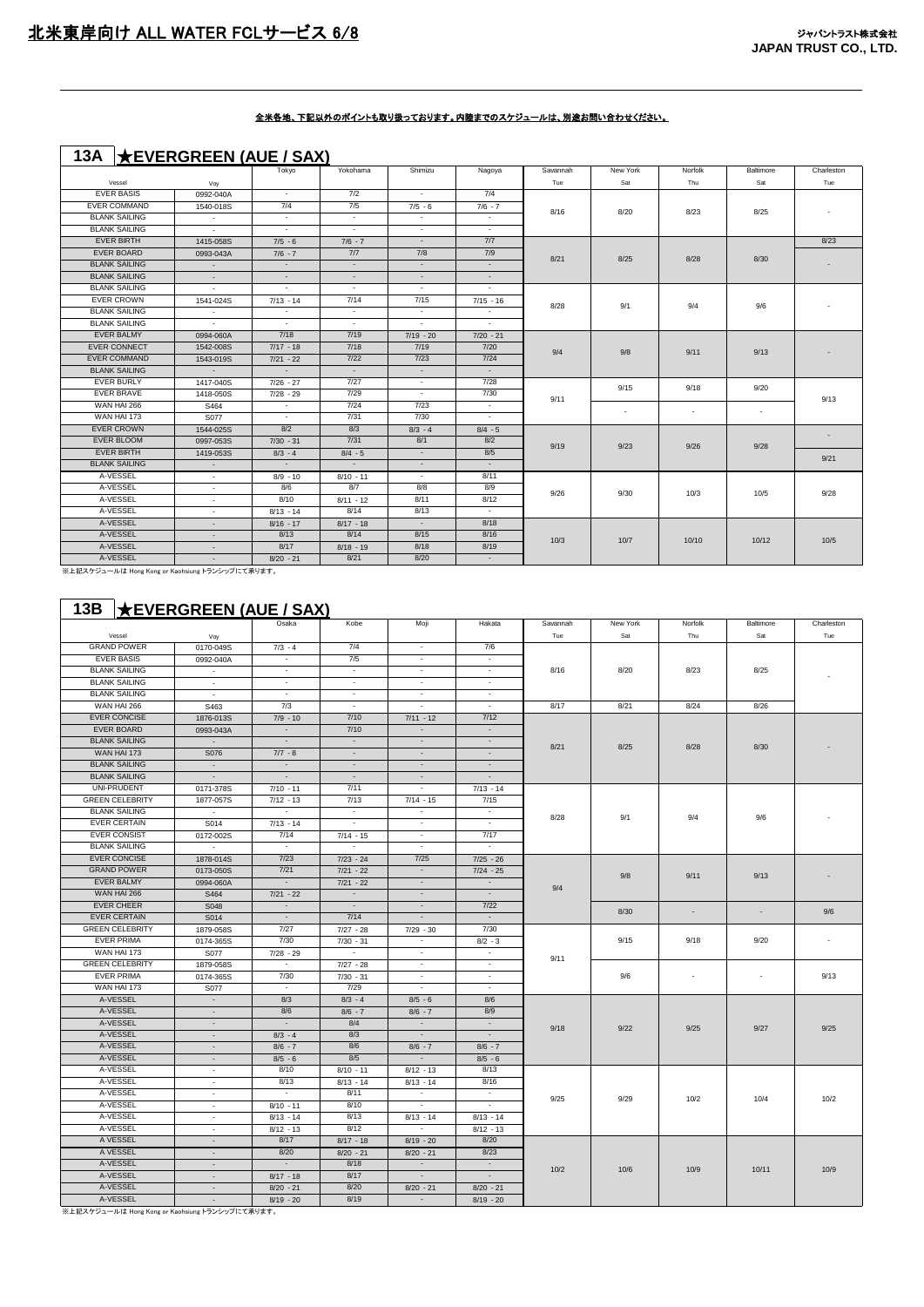## **14A** ★**EVERGREEN (PEX3)**

|                        |                          | Tokyo                    | Yokohama                 | Nagoya                   | Osaka                    | Kobe                     | Moji                     | Hakata                   | Houston | New Orleans | Mobile |
|------------------------|--------------------------|--------------------------|--------------------------|--------------------------|--------------------------|--------------------------|--------------------------|--------------------------|---------|-------------|--------|
| Vessel                 | Voy                      |                          |                          |                          |                          |                          |                          |                          | Tue     | Sat         | Mon    |
| <b>WAN HAI 266</b>     | S463                     | 7/6                      | $7/5 - 6$                | $\overline{\phantom{a}}$ | $\overline{\phantom{a}}$ | 7/3                      | $\overline{\phantom{a}}$ | $\overline{\phantom{a}}$ |         |             |        |
| <b>GREEN CELEBRITY</b> | 1875-056S                | $\overline{\phantom{a}}$ | $\overline{\phantom{a}}$ | $\blacksquare$           | 6/28                     | $6/28 - 29$              | $\overline{\phantom{a}}$ | $6/30 - 7/1$             | 8/16    | 8/20        | 8/22   |
| WAN HAI 267            | S335                     | $\sim$                   | $\overline{\phantom{a}}$ | $\blacksquare$           | 6/27                     | $6/26 - 27$              | 6/29                     | $6/28 - 29$              |         |             |        |
| <b>BLANK SAILING</b>   | $\sim$                   | $\blacksquare$           | $\overline{\phantom{a}}$ | $\overline{a}$           | $\blacksquare$           | $\blacksquare$           | $\overline{\phantom{a}}$ | $\blacksquare$           |         |             |        |
| <b>BLANK SAILING</b>   | $\overline{\phantom{a}}$ | $\overline{\phantom{a}}$ | $\overline{\phantom{a}}$ | $\overline{\phantom{a}}$ | $\overline{\phantom{a}}$ | $\sim$                   | $\overline{\phantom{a}}$ | $\overline{\phantom{a}}$ |         |             |        |
| <b>BLANK SAILING</b>   | $\sim$                   | $\overline{\phantom{a}}$ | $\overline{\phantom{a}}$ | $\overline{\phantom{a}}$ | $\overline{\phantom{a}}$ | $\overline{\phantom{a}}$ | $\overline{\phantom{a}}$ | $\overline{\phantom{a}}$ |         |             |        |
| <b>BLANK SAILING</b>   | $\overline{\phantom{a}}$ | $\overline{\phantom{a}}$ | $\blacksquare$           | $\blacksquare$           | $\overline{\phantom{a}}$ | $\overline{\phantom{a}}$ | $\overline{\phantom{a}}$ | $\overline{\phantom{a}}$ |         |             |        |
| <b>BLANK SAILING</b>   | $\overline{\phantom{a}}$ | $\overline{\phantom{a}}$ | $\blacksquare$           | $\blacksquare$           | $\overline{\phantom{a}}$ | $\overline{\phantom{a}}$ | $\overline{\phantom{a}}$ | $\overline{\phantom{a}}$ |         |             |        |
| <b>BLANK SAILING</b>   | $\blacksquare$           | $\overline{\phantom{a}}$ | $\blacksquare$           | $\blacksquare$           | $\overline{\phantom{a}}$ | $\overline{\phantom{a}}$ | $\overline{\phantom{a}}$ | $\overline{\phantom{a}}$ |         |             |        |
| <b>BLANK SAILING</b>   | $\blacksquare$           | $\overline{\phantom{a}}$ | $\overline{\phantom{a}}$ | $\overline{\phantom{a}}$ | $\blacksquare$           | $\overline{\phantom{a}}$ | $\overline{\phantom{a}}$ | $\overline{\phantom{a}}$ |         |             |        |
| <b>BLANK SAILING</b>   | $\overline{\phantom{a}}$ | $\overline{\phantom{a}}$ | $\overline{\phantom{a}}$ | $\overline{\phantom{a}}$ | $\overline{\phantom{a}}$ | $\overline{\phantom{a}}$ | $\overline{\phantom{a}}$ | $\overline{\phantom{a}}$ |         |             |        |
| <b>BLANK SAILING</b>   | $\blacksquare$           | $\sim$                   | $\overline{\phantom{a}}$ | $\overline{\phantom{a}}$ | $\overline{\phantom{a}}$ | $\sim$                   | $\overline{\phantom{a}}$ | $\overline{\phantom{a}}$ |         |             |        |
| WAN HAI 173            | S076                     | 7/10                     | 7/10                     | $\overline{a}$           | $\overline{a}$           | 7/8                      | $\overline{\phantom{a}}$ | $\overline{\phantom{a}}$ |         |             |        |
| <b>EVER CERTAIN</b>    | S014                     | $7/16 - 17$              | 7/16                     | $\overline{\phantom{a}}$ | $\overline{\phantom{a}}$ | 7/14                     | $\overline{\phantom{a}}$ | $\overline{\phantom{a}}$ | 9/13    | 9/17        | 9/19   |
| <b>WAN HAI 266</b>     | S464                     | $7/24 - 25$              | 7/24                     | $\blacksquare$           | $\overline{\phantom{a}}$ | 7/22                     | $\overline{\phantom{a}}$ | $\overline{\phantom{a}}$ |         |             |        |
| WAN HAI 173            | S077                     | $7/31 - 8/1$             | 7/31                     | $\overline{\phantom{a}}$ | $\overline{\phantom{a}}$ | 7/29                     | $\overline{\phantom{a}}$ | $\overline{\phantom{a}}$ |         |             |        |
| <b>EVER CHEER</b>      | S047                     | $\blacksquare$           | $\sim$                   | $\blacksquare$           | 7/8                      | $7/8 - 9$                | $7/10 - 11$              | 7/10                     | 9/13    | 9/17        | 9/19   |
| WAN HAI 267            | S336                     | $\overline{\phantom{a}}$ | $\overline{\phantom{a}}$ | $\overline{\phantom{a}}$ | 7/10                     | $7/9 - 10$               | $7/13 - 14$              | 7/13                     |         |             |        |
| <b>EVER CONCISE</b>    | 1876-013S                | $\sim$                   | $\overline{\phantom{a}}$ | $\blacksquare$           | $7/9 - 10$               | 7/10                     | $7/11 - 12$              | 7/12                     |         |             |        |
| <b>GREEN CELEBRITY</b> | 1877-057S                | $\overline{\phantom{a}}$ | $\overline{\phantom{a}}$ | $\overline{\phantom{a}}$ | $7/12 - 13$              | 7/13                     | $7/14 - 15$              | 7/15                     | 9/13    | 9/17        | 9/19   |
| WAN HAI 267            | S337                     | $\overline{\phantom{a}}$ | $\blacksquare$           | $\overline{\phantom{a}}$ | $7/25 - 26$              | $7/24 - 25$              | $7/27 - 28$              | 7/27                     |         |             |        |
| <b>EVER CONCISE</b>    | 1878-014S                | $\overline{\phantom{a}}$ | $\overline{\phantom{a}}$ | $\overline{\phantom{0}}$ | 7/23                     | $7/23 - 24$              | 7/25                     | $7/25 - 26$              |         |             |        |
| <b>GREEN CELEBRITY</b> | 1879-058S                | $\overline{\phantom{a}}$ | $\overline{\phantom{a}}$ | $\overline{\phantom{a}}$ | 7/27                     | $7/27 - 28$              | $7/29 - 30$              | 7/30                     | 9/13    | 9/17        | 9/19   |
| <b>EVER CHEER</b>      | S048                     | $\overline{\phantom{a}}$ | $\overline{\phantom{a}}$ | $\overline{\phantom{0}}$ | $7/19 - 20$              | 7/20                     | $7/22 - 23$              | $7/22$                   |         |             |        |

※上記スケジュールは Hong Kong トランシップにて承ります。

## **14B** ★**OOCL (KTX3 + ECC1)**

|                         |                          | Tokyo       | Nagoya      | Kobe | Savannah | New York | Norfolk | Baltimore |
|-------------------------|--------------------------|-------------|-------------|------|----------|----------|---------|-----------|
| Vessel                  | Voy                      | Mon - Tue   | Tue - Wed   | Thu  | Mon      | Fri      | Sun     | Tue       |
| <b>VELA</b>             | 270S                     | $7/4 - 5$   | $7/5 - 6$   | 7/7  | 8/15     | 8/19     | 8/21    | 8/23      |
| OOCL JAKARTA            | 146S                     | $7/11 - 12$ | $7/12 - 13$ | 7/14 | 8/22     | 8/26     | 8/28    | 8/30      |
| OOCL ZHOUSHAN           | 245S                     | $7/18 - 19$ | $7/19 - 20$ | 7/21 | 8/29     | 9/2      | 9/4     | 9/6       |
| <b>OOCL NEW ZEALAND</b> | 115S                     | $7/25 - 26$ | $7/26 - 27$ | 7/28 | 9/5      | 9/9      | 9/11    | 9/13      |
| <b>VELA</b>             | 271S                     | $8/1 - 2$   | $8/2 - 3$   | 8/4  | 9/12     | 9/16     | 9/18    | 9/20      |
| <b>OOCL JAKATRA</b>     | 147S                     | $8/8 - 9$   | $8/9 - 10$  | 8/11 | 9/19     | 9/23     | 9/25    | 9/27      |
| OOCL ZHOUSHAN           | 246S                     | $8/15 - 16$ | $8/16 - 17$ | 8/18 | 9/26     | 9/30     | 10/2    | 10/4      |
| A-VESSEL                | $\overline{\phantom{a}}$ | 8/22        | $8/23 - 24$ | 8/25 | 10/3     | 10/7     | 10/9    | 10/11     |

※上記スケジュールは Kaohsiung トランシップにて承ります。

# **14C** ★**HAPAG-LLOYD (JSJ + EC4 / EC5)**

|                        |      | Kobe | Tokyo | New York | Charleston |
|------------------------|------|------|-------|----------|------------|
| Vessel                 | Voy  |      |       |          |            |
| <b>ALLEGORIA</b>       | 056S | 7/1  |       | 8/10     |            |
| <b>BUDAPEST BRIDGE</b> | 106S | 7/8  | 7/5   | 8/18     | 9/4        |
| <b>BAY BRIDGE</b>      | 157S | 7/20 | 7/17  | 8/24     | 9/10       |
| <b>BLANK SAILING</b>   |      |      |       |          |            |
| <b>ALLEGORIA</b>       | 057S | ۰    | 7/24  | 9/7      | ۰          |
| A-VESSEL               |      | 8/10 | 7/31  | 9/14     | 10/1       |
| A-VESSEL               |      | 8/17 | 8/7   | 9/21     | 10/8       |
| A-VESSEL               |      | 8/24 | 8/14  | 9/28     | 10/15      |

※上記スケジュールは Singapore トランシップにて承ります。